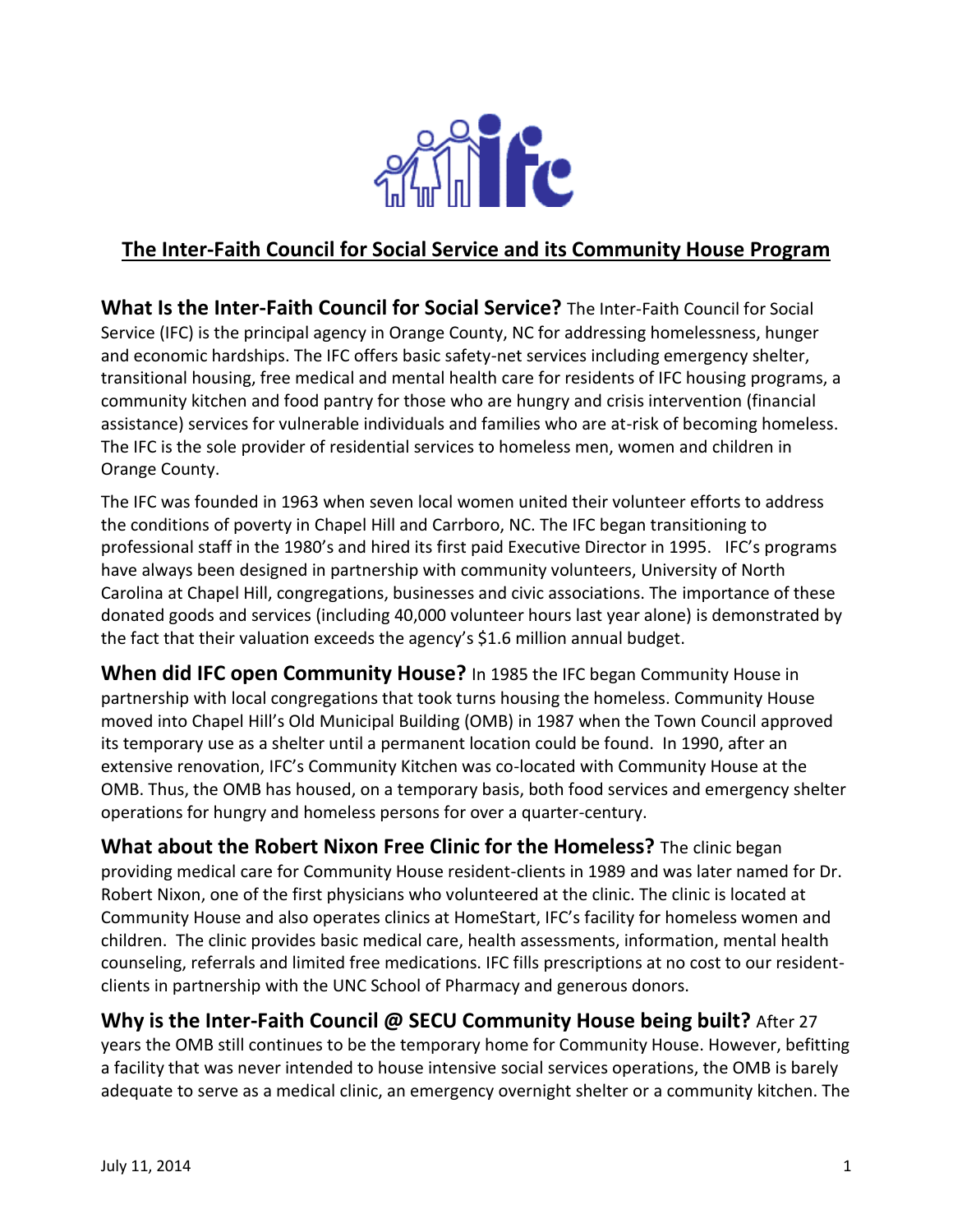OMB was built in 1938. Its wiring, plumbing and roofing are in need of major renovation. The building's condition negatively impacts the men who stay at the shelter. The new Inter-Faith Council @ SECU Community House (IFC @ SECU Community House) will enable IFC to move its current residential facility for homeless men and the Nixon Clinic to a facility in north Chapel Hill designed specifically to provide housing and supportive services for homeless men and medical care for the residents of both IFC housing programs. While we greatly appreciate the Town's generosity in allowing us to use their building all these years, the time has come for us to move on. Additionally, the Town has indicated that it wants the building back.

**What is IFC @ SECU Community House's mission?** The mission is to promote independence and self-reliance through a housing model that informs, connects and empowers residents in their efforts to renew their lives, develop new skills, access community resources and obtain employment and permanent housing.

**What is the IFC @ SECU Community House?** The new Community House will provide housing and supportive services for 52 homeless men in a transitional housing program, as well as up to 17 men in an emergency overnight shelter when weather and other conditions warrant its use. The first floor will house staff offices, the Nixon Clinic, and offices for supportive service providers, as well as the emergency shelter beds when needed. The residents' bedrooms and their kitchen and dining facilities will be on the second floor. The Nixon Clinic's services are available to all those who stay at either Community House or HomeStart.

# **How will the Nixon Clinic be improved by being in the new IFC @ SECU**

**Community House?** The new facility will more than double the size of the Nixon Clinic. Instead of two rooms serving as both exam rooms and office space, the new clinic will include two medical exam rooms, two dental exam rooms, a dental x-ray room, a nurses station (with secure pharmacy storage) and an office for the clinic's Medical Coordinator. At IFC @ SECU Community House the Nixon Clinic will be able to provide basic medical, dental and mental health care and the clinic's Medical Coordinator will refer our resident-patients to other appropriate care providers in the area. All this will lead to better outcomes for the program residents.

In the short-term, at the new facility, staff members will more effectively be able to stabilize the residents' often acute health care needs. Longer transition-focused program residency with robust supportive services will then lead to improved self-care habits, employment readiness, job prospects, and increased capacity for re-entering the workforce and returning to independent living.

### **What about the emergency shelter at IFC @ SECU Community House?** "The

Community House emergency shelter will offer homeless men a place to stay temporarily overnight when they have no other housing options. IFC will provide emergency shelter cots to homeless men at the Community House if: temperatures are expected to fall below 40 degrees, a heat warning/advisory is in effect, during and in the aftermath of snowfalls, thunderstorms, tornadoes, ice storms, hurricanes, and community emergencies, if it is requested by law enforcement officers, and if an individual's health conditions necessitate emergency shelter."\*